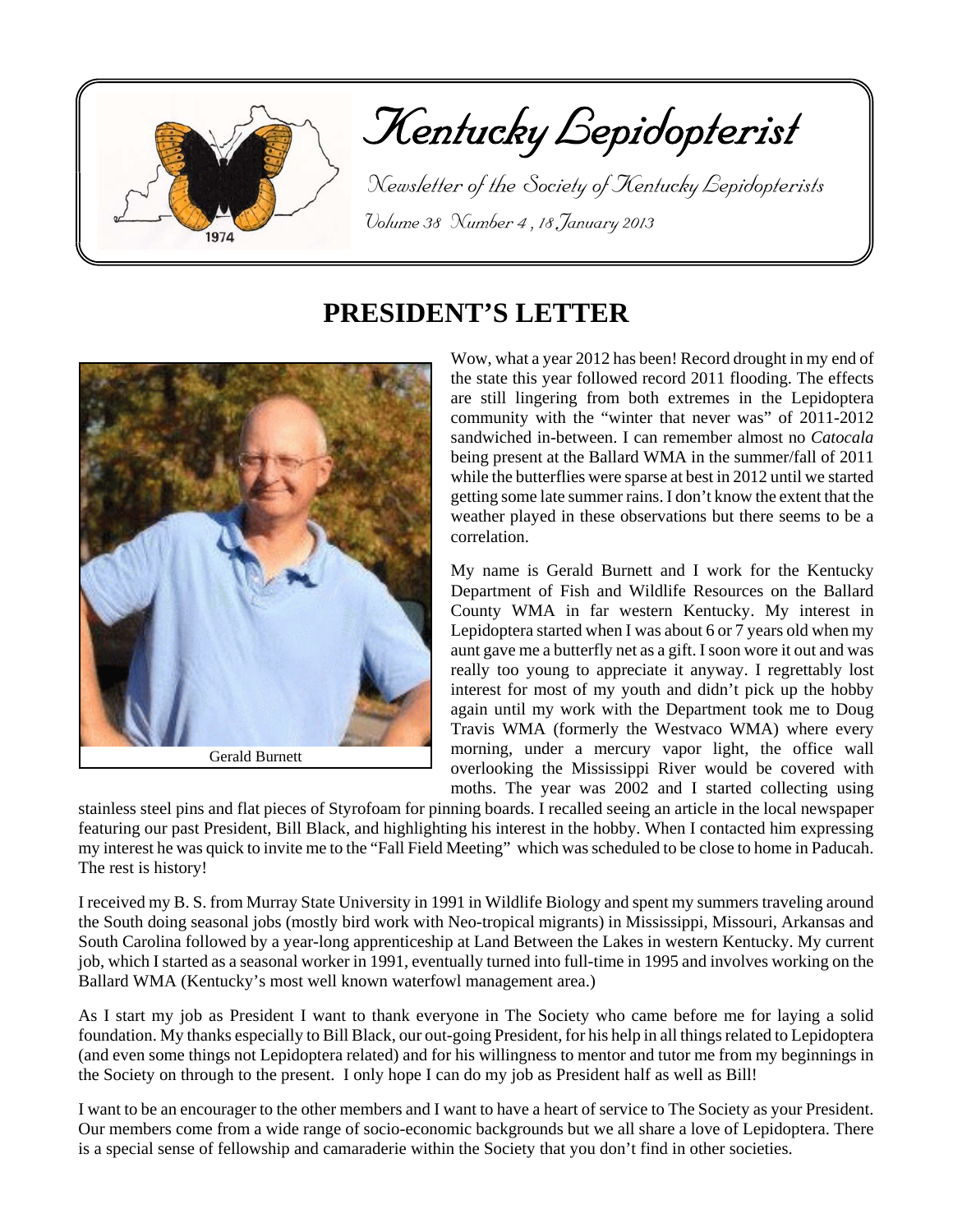### **KENTUCKY LEPIDOPTERIST VOL. 38 NO. 4 PG. #28**

### **THE SOCIETY OF KENTUCKY LEPIDOPTERISTS**

### **OFFICERS**

### **PRESIDENT**

Gerald Burnett 233 Gray Road LaCenter, KY 42056-9542 E-mail: gdburnett@brtc.net

### **TREASURER**

Les Ferge 7119 Hubbard Avenue Middleton, WI 53562 E-mail: lesferge@gmail.com

#### **FIELD TRIP COORDINATOR**

Charles Wright 65 Springhill Rd. Frankfort, KY 40601-9211 E-mail: mary@maryhamilton.info

### **EDITOR**

Leroy C. Koehn 3000 Fairway Court Georgetown, KY 40324-9454 E-mail: Leptraps@aol.com

### **SECRETARY**

Tony Merkle 1501 Stephenson Road Walton, KY 41094 E-mail: jamphoto@insightbb.com

### **AT-LARGE MEMBERS**

Loran Gibson - 2016\* Richard Henderson - 2014\* Don Tangrean - 2016\* \* term expires

I've discovered most of my memorable times afield have involved spending time with other members even though I sometimes want to spend time in the field alone. Some of my best friends in life are people I've met thru the Society! Whether I just want to enjoy this hobby for what it is, or relieve stress, or need something deeper and more profound the Society and its members have always been there. Let me know if I can do anything different and let me encourage you to keep dreams alive through this cold and dark time of year as we await warmer weather.

Gerald Burnett, President Society of Kentucky Lepidopterists

# **2012 ANNUAL MEETING REPORT**

\*\*\*\*\*\*\*\*\*\*\*\*\*\*\*\*\*\*\*\*\*\*\*\*\*\*\*\*\*\*\*\*\*

The 2012 Annual Meeting of the Society of Kentucky Lepidopterists was held at the University of Kentucky, Lexington, Kentucky on November 9 & 10. The meeting began Friday morning at 9AM in the Insect Museum, Dimock Animal Pathology Building. It was a time of visiting with old friends and making some new friends. Specimens were identified, coffee and donuts consumed and tales of collecting in Kentucky and elsewhere were told. Enthusiastic Kentucky Lepidopterists brought specimens of *Catocala* moths for our featured speaker, Robert (Bob) Borth to identify or to confirm their identifications.



Bob Borth, Eric Smith, Bill Black & John Hyatt with a box of Catocala Moths.

The Friday night get-together, "A Gathering of Lepidopterists" was held at the E.S. Good Barn on the Campus of the University of Kentucky. It was a great time of food and fellowship. And once again, Betty Koehn, the wife of our Editor, Leroy Koehn, provided a table of food and some excellent deserts.

Saturday morning we reconvened at the Insect Museum at 9AM. The Insect Collection was open for viewing. Many specimens of newly arriving members were identified and many more were brought for everyone to see. The Society Board met at 10AM and we broke for lunch at 12 Noon.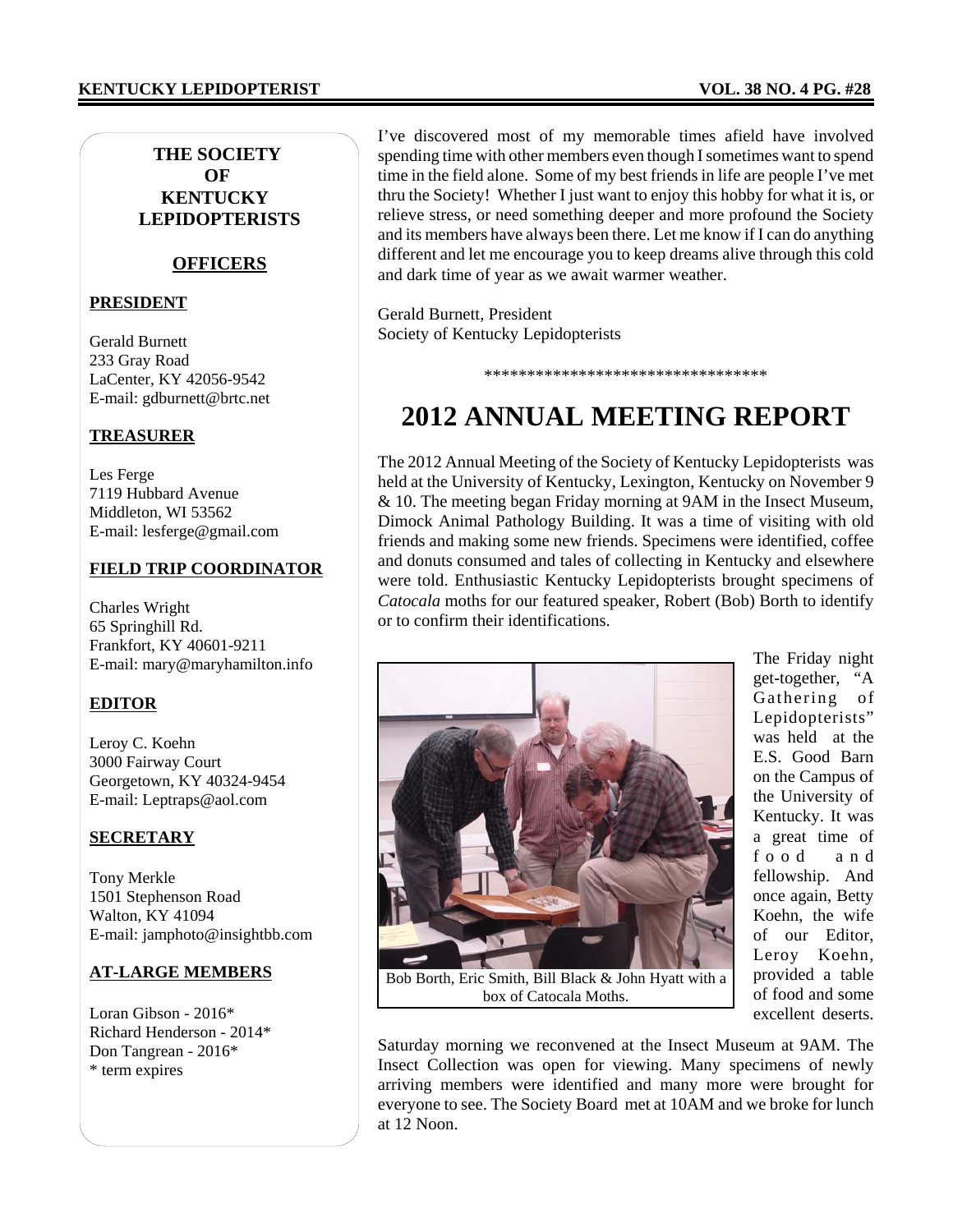

Following lunch we moved over to the lecture hall in the Agriculture Science Center, North Building. A business meeting was held with various officers reporting, an election of officers for 2013, and society business was discussed.

Following the business meeting our featured speaker, Bob Borth presentation on *Catocala* moths was excellent. Bob extensive knowledge of *Catocala* moths and the DNA work that he is conducting was well illustrated with some excellent photographs.

Saturday evening 22 Kentucky Lepidopterists and spouses gather at Abuelo's Restaurant in Lexington. Excellent food and great conversations was had by all.

A special thanks to Leroy for making all of the arrangements, his liaison the University of Kentucky and all of the preparation for the meeting. It was a great meeting!!



# **Society of Kentucky Lepidopterists Board Meeting Minutes November 10, 2012 By Tony Merkle**

Attendees were: Bill Black, President; Gerald Burnett, Field Trip Coordinator; Les Ferge, Treasurer; Richard Henderson, Member At-Large; Leroy Koehn, Newsletter Editor and Tony Merkle, Secretary

The meeting was opened by President Bill Black. The first item of discussion was the slate of officers to serve for the upcoming year. President Black nominated Gerald Burnett for president. This led to a discussion about who would fill the field trip coordinator position that would be vacated by Gerald should he accept the nomination for president. Charles Wright was mentioned as a possibility for this. All agreed that he would be a good person for the position if he was willing to accept the nomination. Since he had not yet been approached regarding the matter, it was decided that this would be done later in the day if possible. Les Ferge, Leroy Koehn, Tony Merkle and Richard Henderson all agreed to continue serving in their present capacities. It was mentioned that the terms for the positions held by Loran Gibson and James Adams were due to expire. All present agreed that Loran probably would be agreeable to serving again but were unsure about James feelings regarding the matter. It was decided that it would be best to fill his position with another individual. A discussion took place regarding who should be nominated to do so.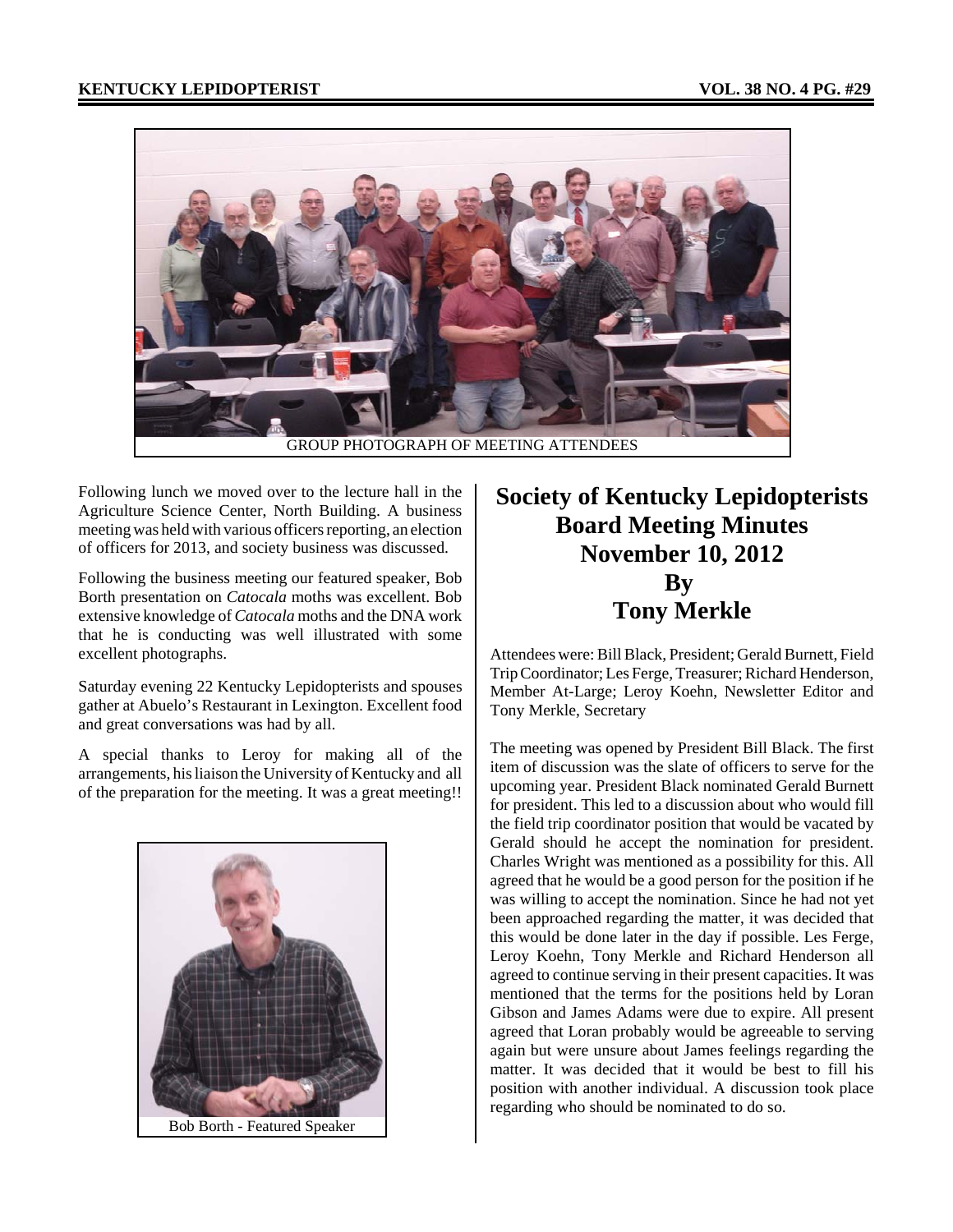Don Tangren was mentioned as a candidate. Several of the individuals present agreed that he would be a good person to have in the position. Again, since the matter had not been discussed with him previously, it was decided that he too would be approached later in the day to confirm his willingness to serve. After a brief mention by President Black of the Carl Cornett Award and the need to create a list of its recipients for purposes of recognition and reference, the discussion of the organization's officers ended.

The second item discussed was the organization's finances. Treasurer Les Ferge reported that despite some unexpected expenses, finances are good. He further reported that the electronic newsletter was saving some money and that dues reminders including an explanation of the billing process would be included in the next newsletter. He also reported that because it was feasible for him to do so, he would be covering the travel and lodging costs for the featured speaker for the annual meeting in progress. Discussion of the organization's finances led to a mention by President Black that we need to consider how to subsidize the travel and lodging of featured speakers. A suggestion that we solicit donations to cover/offset such costs was discussed briefly; however, no actions were taken regarding this.

The third item of discussion was the organization's website. It was mentioned that a question had been posed regarding its status, particularly whether it is still an active site, since the last update to it was done over two years ago. The need to update the site was expressed. President Black indicated that he would contact Charlie Covell and Jeff Marcus regarding future possibilities.

The fourth item discussed was membership outreach. Various avenues for building awareness of our organization and distributing application forms were mentioned including through county 4H groups, through presentations at facilities such as state parks and through participation in events such as festivals. The possibility of getting an e-mail list of county 4H leaders and contacting them was discussed; however, no decision was made regarding this. Also mentioned was the prospect for continued participation in the Butterfly Festival at Oak Grove during the third weekend in September.

The fifth item discussed was the field trip schedule for 2013. Several areas of interest were mentioned including: the Beaver Creek Wilderness Area of the Daniel Boone National Forest in McCreary County, the Dawson Springs area encompassing several counties around and particularly north of the town, Robey Swamp in Simpson

County and Sloughs Wildlife Management Area in Henderson and Union Counties. There was also some discussion about whether to include a field trip targeting Papaipema moths, a.k.a. The Great Papaipema Chase, as part of the schedule. It was decided that such a field trip or field trips would be left for individuals to coordinate separately rather than being included as part of the organization's official schedule. The tentative schedule upon which all agreed was for a trip to the Beaver Creek Wilderness Area in the Daniel Boone National Forest in McCreary County in the spring and to the Henderson Sloughs Wildlife Management Area late in the summer along with the Fourth of July Butterfly Count that is held annually at the Horner Wildlife Sanctuary in Oldham County near the Fourth of July in late June or early July.

The meeting concluded with brief discussions of several items including the need to send data regarding important discoveries in the state to Loran Gibson for inclusion in the season summary report, reimbursement to Leroy Koehn of money used to purchase a new printer for use on the newsletter, and the possibility of having identification/membership cards made for members. Treasurer Ferge indicated that given the organization's good financial standing he saw no reason why Leroy could not be reimbursed for the printer. A motion was made that this be done. The motion was seconded and all agreed with it. No decision was made regarding the issue of identification/membership cards. President Black opened the floor for additional items to be discussed. None were presented. A motion was made that the meeting be adjourned. The motion was seconded. All agreed and the meeting was adjourned.



A late fall 2012 female of Papilio polyxenes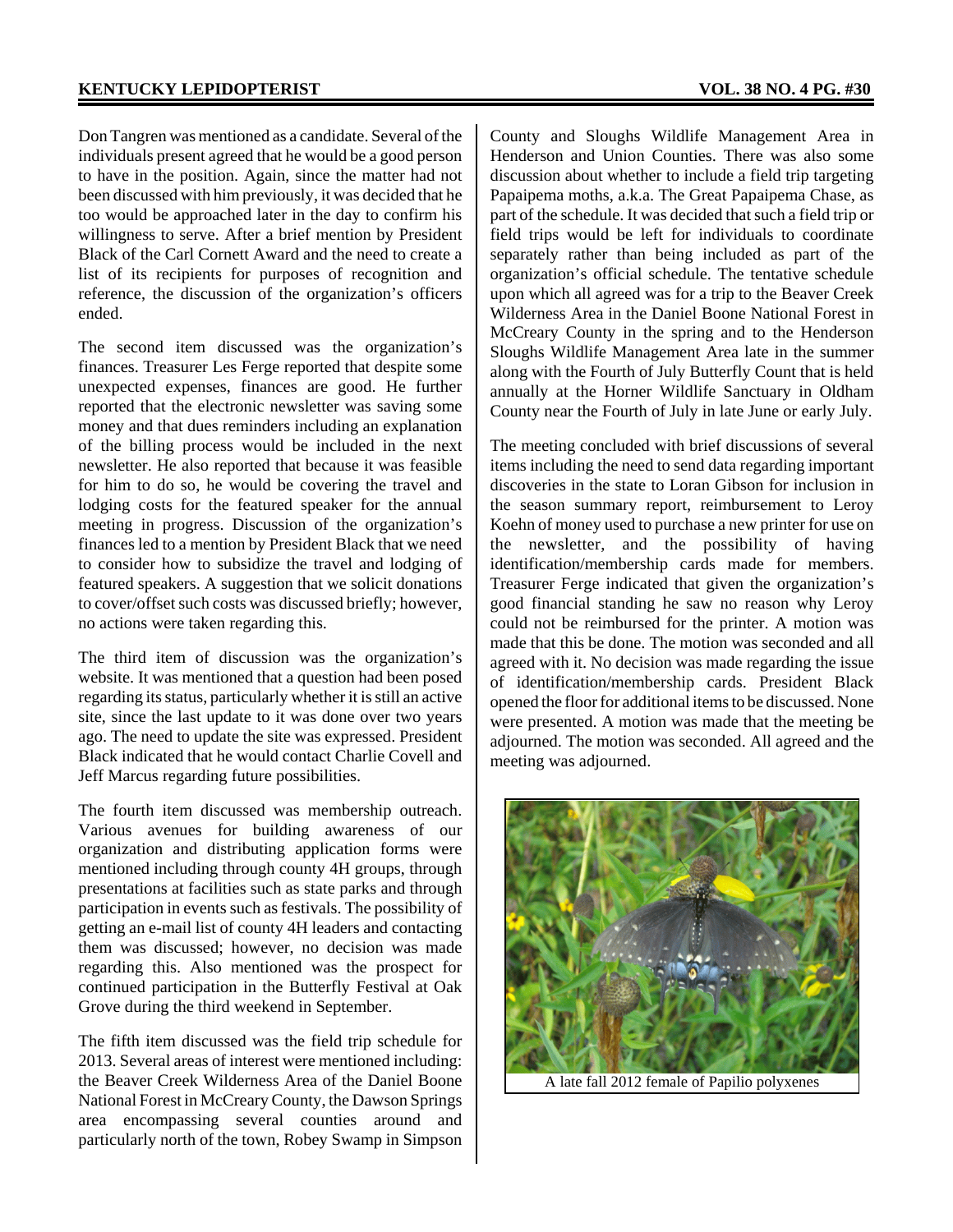# **Society of Kentucky Lepidopterists Business Meeting Minutes by Tony Merkle**

The business meeting was opened by President Bill Black. The first item of discussion was the Treasurer's Report. Treasurer Les Ferge reported that the treasury was "holding its own" with a balance of \$3,020.32 in the bank. He further reported that there was a slight budget surplus for the year despite some very large expenses, particularly those associated with the keynote speaker at last year's annual meeting. A reminder that dues payments would be accepted at the meeting was given. A question was asked regarding the number of members currently in the organization. It was reported to be at eighty three including three new members who had joined during the meeting.

The second item of discussion was the slate of officers for the year ahead. President Black presented the following list of nominees:

President-Gerald Burnett Treasurer-Les Ferge Field Trip Coordinator-Charles Wright Newsletter Editor-Leroy Koehn Secretary-Tony Merkle Member at Large-Richard Henderson Member at Large-Loran Gibson Member at Large-Don Tangren

Following the presentation of the list of nominees, a motion was made to close nominations. The motion was seconded. All present agreed. Another motion to elect the slate as presented was made. The motion was seconded. All present agreed. The slate of officers as presented was thus approved.

The third item of discussion was the field trip schedule for 2013. The tentative schedule given was for a trip to the Beaver Creek Wilderness Area of the Daniel Boone National Forest in McCreary County in April, to the Horner Wildlife Sanctuary in Oldham County for the Fourth of July Butterfly Count in late June or early July and to the Sloughs Wildlife Management Area in Henderson County in August.

The last item discussed involved aspects of outreach that would be pursued by the organization. The primary focus of this discussion was the Butterfly Festival held in the town of Oak Grove in Christian County near the Fort Campbell Military Reservation. Leroy Koehn indicated that it was a worthwhile event and described some of his experiences from it this year. He further expressed a desire that our organization continue to participate in it in the future as it is a good opportunity for interaction and promotion. It was mentioned that several application forms were distributed there. It was also mentioned that individuals wanting a copy of the form could obtain it by e-mailing a request to either Les or Leroy. No further business was presented and the meeting adjourned.

The business meeting was preceded by an informal gathering of some of the members where individuals could relax and enjoy each other's company while sharing stories, showing specimens and enjoying fresh baked goods. It was followed by a presentation by featured speaker Robert Borth on issues related to Noctuid moth taxonomy particularly those in the genus *Catocola* and closely associated genera. The day ended with many of us meeting at Abuelo's Restaurant and enjoying dinner together there.

\*\*\*\*\*\*\*\*\*\*\*\*\*\*\*\*\*\*\*\*\*\*\*\*\*



Charles Wright, Gerald Burnett & Tony Merkel Discussing the matter at hand?

# **THE 2012 OAK GROVE BUTTERFLY FESTIVAL**

In mid-August I read an advertisement in the Bluegrass Energy Coop magazine for the Oak Grove Butterfly Festival. It sounded interesting, so I visited their web site and found it very informative. So I looked up Oak Grove, KY on the map. It is a small town south of Hopkinsville in western Kentucky. I then contacted the organizer, Maria Guerra. After some discussions with Maria, I decided to attend.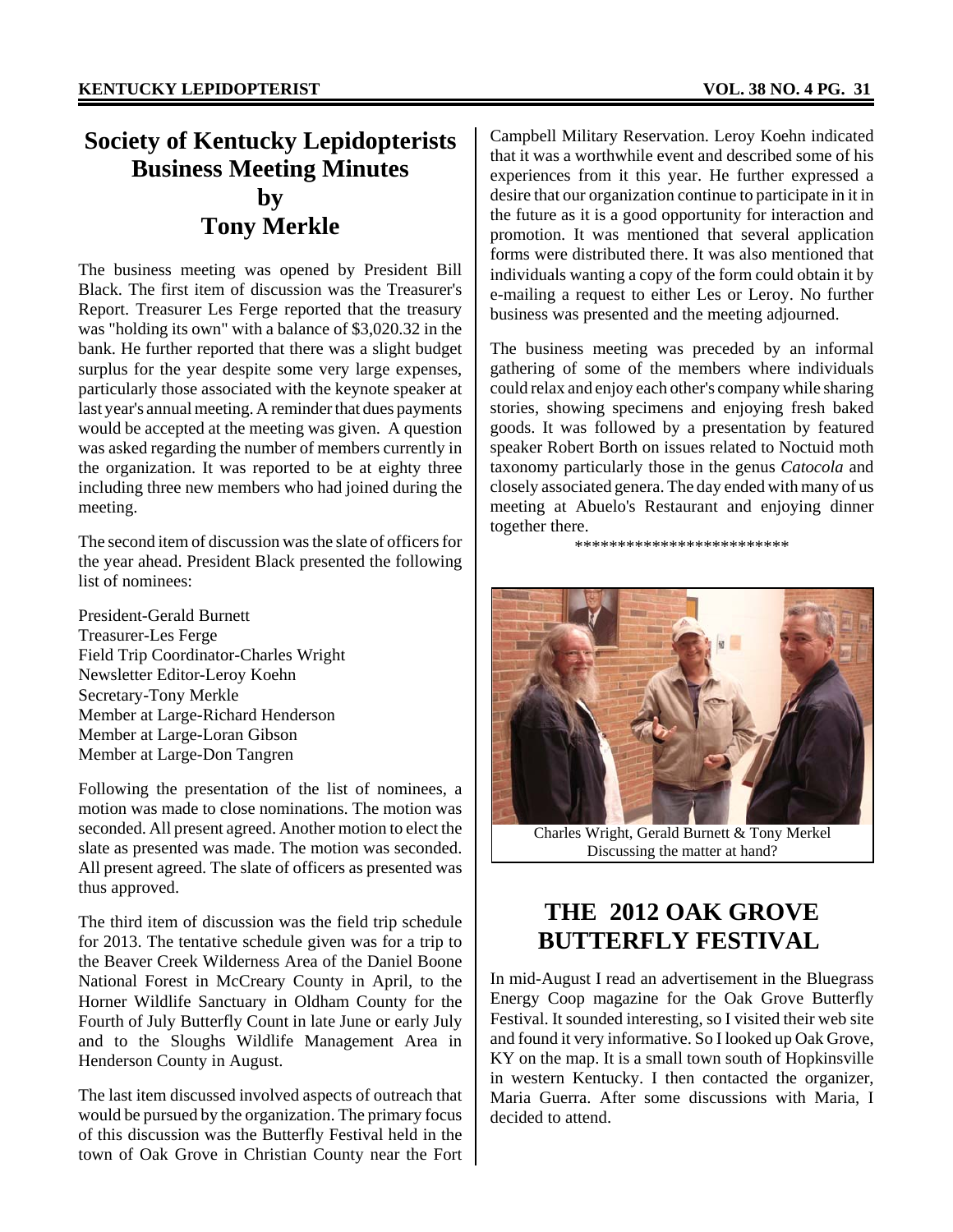### **KENTUCKY LEPIDOPTERIST** VOL. 38 NO. 4 PG. #32

I contacted Gerald Burnett, Bill Black and several others in an attempt to get a group together, create a display of butterflies and moths and participate in the Butterfly Festival. In the end, My wife Betty, Gerald Burnett and yours truly arrived at the Oak Grove Butterfly Festival on Saturday morning Saturday, 15 September 2012. Together Gerald and I brought a dozen drawers of specimens. We were provided with tables, chairs and canopy where we set up a display. Our display was located between the entrance to the festival and the Live Butterfly House.



Magazine Advertisement for the Oak Grove Butterfly Festival 2012

The gate opened at 9AM. Within minutes of the openinga line began to form to see our display. That line would grow in length as they day progressed. At one time there were several hundred people in line to see our display. The visitors ask questions, took pictures of our specimens and were amazed at what they saw. We talked to dozens of visitors who shared stories of encounters with butterflies and moths and many told of collecting butterflies, moths and other insect as children or teenagers. Very few were aware that the Society of Kentucky Lepidopterists existed.

We had a stack of membership applications and a stack of Newsletters, some current, some older. All of the newsletter were taken as well as most of the membership applications.

The butterfly house was fairly large and had live Monarchs and Painted Ladies and many lowering plants. There were smaller displays including a University of Kentucky extension agent with a display of larger insects, scorpions, tarantulas other large ugly insects. There were various displays of art work and nature related subjects along with food vendors. At 4PM there was a butterfly release of 800 monarchs which concluded the festival activities.

The weather was beautiful although some what windy, a large crowd of visitors, all very delighted to be in attendance provided for a great festival. The 2013 Oak Grove Butterfly Festival is schedule for 28 September 2013. The Society of Kentucky Lepidopterist have been invited to participate. Mark your calendar and plan on participating.



Two young ladies visit the display.



The line of visitors to our display. The display is located behind the blue flag. The butterfly house is to the right in the brown screen enclosure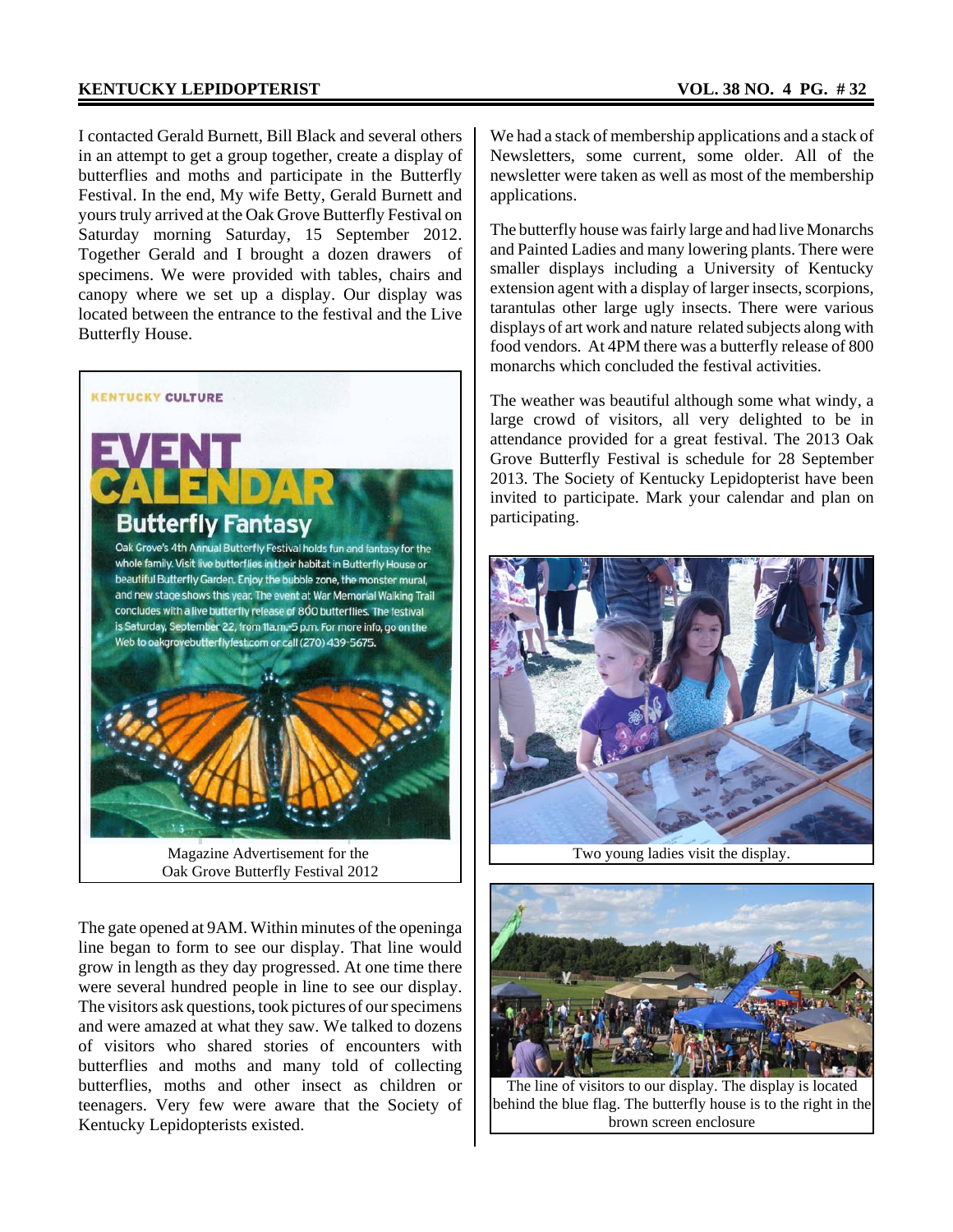### **SOCIETY OF KENTUCKY LEPIDOPTERIST FINANCIAL STATEMENT**

### **Statement of Cash Flow for the Period 30 October 2011 thru 5 November 2012**

| Balance on 30 October 2011 | <b>Checking Account</b> | \$2,857.66 |
|----------------------------|-------------------------|------------|
|                            | Petty Cash              | \$22.81    |
|                            | <b>TOTAL</b>            | \$2,880.81 |

### **Cash Receipts**

| Dues and contribution deposited in checking acct. \$1,496.00 |            |
|--------------------------------------------------------------|------------|
| Donations at meeting                                         | \$31.00    |
| Dues Deposited in Petty Cash                                 | \$20.00    |
| <b>TOTAL</b>                                                 | \$1,547.00 |

### **Cash Disbursements**

| <b>TOTAL</b>                              | \$1,407.00 |
|-------------------------------------------|------------|
| Newsletter Vol. 38 No. 3                  | \$250.00   |
| Newsletter Vol. 38 No. 2                  | \$300.00   |
| Newsletter Vol. 38 No. 1                  |            |
| Dues billing postage $\&$ office supplies | \$35.73    |
| Keynote speaker expenses (Travel expense) | \$483.00   |
| Featured speaker expenses (Lodging)       | \$336.80   |

| <b>Balance on 5 November 2012</b> | <b>Checking Account</b> | \$2,978.83 |
|-----------------------------------|-------------------------|------------|
|                                   | Petty Cash              | \$41.49    |
|                                   | <b>TOTAL</b>            | \$3,020.32 |
|                                   |                         |            |

#### Net increase (decrease) \$139.00

**SUMMARY:** Paid Society membership decreased to 81, with 11 members not responding to dues payment notice in 2012 25 members (approx. 30%) have elected to receive electronic newsletter only. Newsletter Volume 38 No 1 costs were donated Income was \$139.00 above expenses. Members owing 2013 dues will be billed in January.

Submitted by Les Ferge, Treasurer, 10 November 2012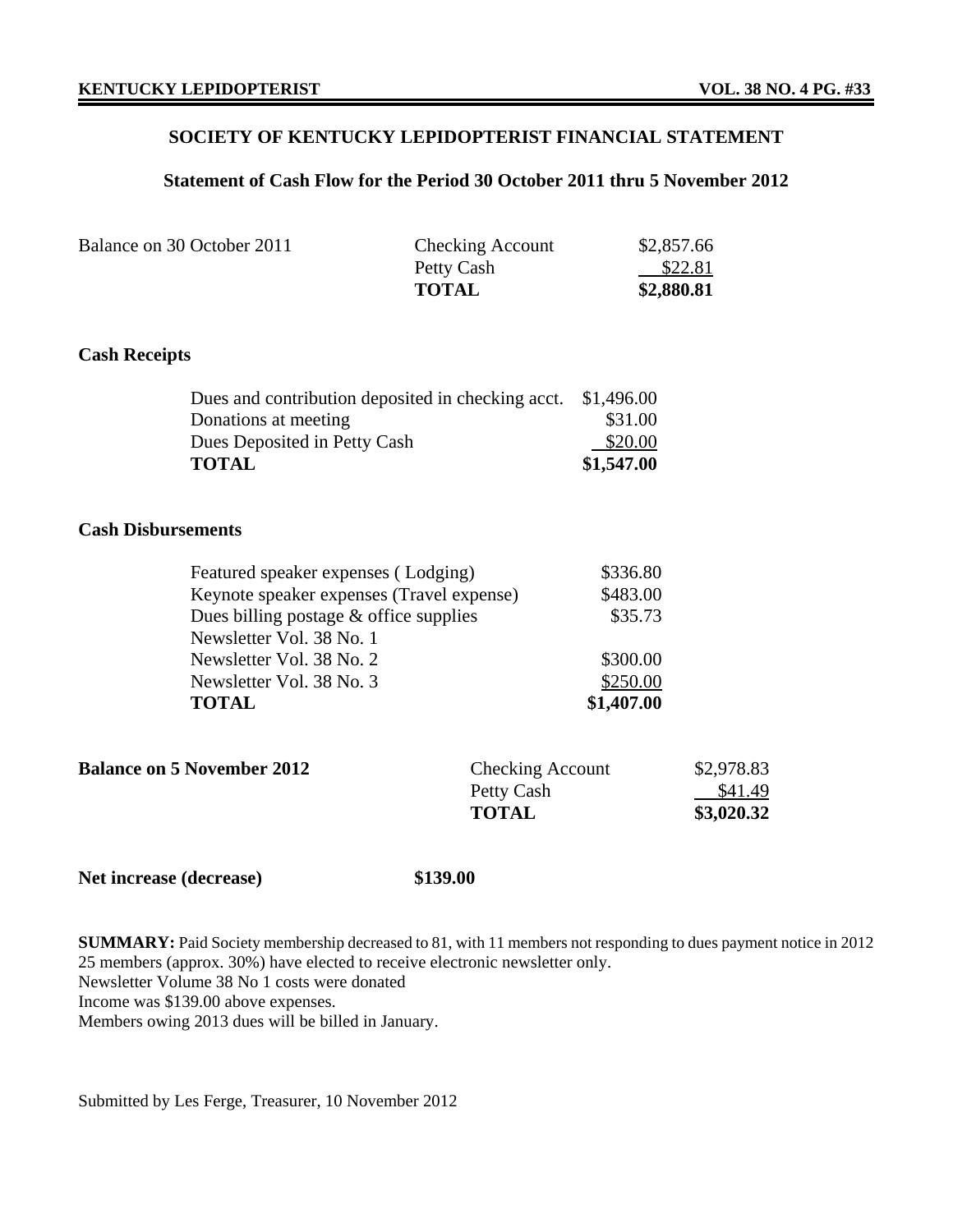### **LIST OF MEMBERS**

The Society of Kentucky Lepidopterists publishes a **List of Members** each year. The list is in alphabetical order and includes all current members as of 31 December 2012. On that date there were 89 members. The use of this list by members is encouraged. Report changes of addresses and typographical errors to the Treasurer, Les Ferge, 7119 Hubbard Ave. Middleton, WI 53562-3231: Email: lesferge@gmail.com

James K. Adams, 346 Sunset Drive SE, Calhoun, GA 30701-4678: jadams@em.daltonstate.edu Rita S. Adkins, P. O. Box 7, Frenchburg, KY 40322: adkins04@mrtc.com George Balogh, 6275 Liteolier St., Portage MI 49024-2394: bug50x@att.net John R. Beck Jr., P. O. Box 301, Chester, IL 62233-0301: beckjr@hotmail.com Alex Bic, 3044 Pemberly Dr. Apt. 3, West Lafayette,, IN 47906: bicaliber@gmail.com Jeffrey Belth, 4795 S. Woodbine Drive, Bloomington, IN 47303-9286: jeffreybelth@aol.com William R. Black Jr., 201 Friedman Ave., Paducah, KY 42001-4744: black8808@bellsouth.net Kenneth Bliss, 28 DuPont Ave., Piscataway, NJ 08854-2435: krbliss@gmail.com Robert J. Borth, 8220 N. Poplar Dr., Fox Point, WI 53217-2638: bobborth@sbcglobal.net Gerald D. Burnett, 233 Gray Road, LaCenter, KY 42056-9542: gdburnett@brtc.net Robert B. Butler, 14109 Robcaste Rd., Phoenix MD 21131: mnbbutler@aol.com Thomas W. Carr, 6626 Weckerly Drive, Whitehouse, OH 43571-9695: tom\_robyn\_carr@yahoo.com Richard L. Cassell, 1278 Parkway Gardens Ct., Louisville, KY 40217-3201 Joe & Colin Coleman, 151 Claiborne Dr., Jackson, TN 38305: jcchows@bellsouth.net Charles V. Covell Jr., 207 NE 9th Ave., Gainesville, FL 32601-4378: covell@louisville.edu Leven Cox, 22 Green Meadows Drive, Sikeston, MO 63801-4805: leven.cox@me.com Charles "Jack"Dempwolf, 46 Junfield Ave., Cincinnati, OH 45218-1241: quilttruelove@mailstation.com Bill Dempwolf, 4403 Cumbria Lane, Austin, TX 78727-5241: bdempwolf@austin.rr.com Roseanna Denton, P. O. Box 222, Science Hill, KY 42553-0222: roseanna@newwavecomm.net Robert Dirig, P. O. Box 891, Ithaca, NY 14851-0891: red2@cornell.edu W. Blaine Early III, 3330 Mantilla Dr., Lexington, KY 40513-1020: bearly@stites.com Andy Eller, 203 Al York Road, Benton, KY 42025: andy\_eller@fws.gov Thomas C. Emmel, 1717 NW 45th Ave., Gainsville, FL 32605-1311: tcemmel@ufl.edu David K. Faulkner, 5434 Redland Place, San Diego, CA 92115-2217: dkfaulkner41@cox.net Leslie A. Ferge, 7119 Hubbard Ave., Middleton, WI 53562-3231: lesferge@gmail.com Irving L. Finkelstein, 425 Springdale Dr. NE, Atlanta, GA 30305-3816: Bruce Francisky, 220 Oxford Dr. Apt. 12, Winchester, KY 40391: francisky5@att.net Stuart M. Fullerton, 469 S. Central Ave., Oviedo, FL 32765: stuartf@pegasus.cc.ucf.edu Lawrence F. Gall, 6 North Pasture Rd., Westport, CT 06880: lawrence.gall@yale.edu Alan Gehret, John James Audubon Museum, P. O. Box 576, Henderson, KY 42419-0576 Loran & Pat Gibson, 2727 Running Creek Drive, Florence, KY 41042-8984: kymothman@fuse.net Mike Gilligan, 16721 County Rd. 109, Arcadia, OH 44804: mtgillig@tds.net Betty Hall, 224 Leawood dr., Lexington, KY 40502: bettyhall@qx.net Richard A. Henderson, 2609 Welsford Way, Louisville, KY 40222: mothcollector@insighttbb.com Tommy Hendricks, 724 Shropshire Ave., Lexington, KY 40508: thomas\_hendricks@aol.com John B. Heppner, FL Coll. of Arthropods, DPI FDACS, P. O. Box 147100, Gainsville, FL 32614: heppnej@doacs.state.fl.us Yin-Rei Djuh Hicks, 2510 Old State Rd., Henryville, IN 47126 Drew & Maria Hildebrandt, 710 Laney Rd., Clinton, MS 39056-6024: DHilde4016@aol.com John Hyatt, 5336 Foxfire Place, Kingsport, TN 37664-4401: jkshyatt@aol.com David C. Iftner, 5 Teal Lane, Pittsfield, IL 62363-1971: iftner@verizon.net Smithsonian Inst. Libraries, NHB 25, MRC 154, P. O. Box 37012, Washington, DC 20013-7012 Steve Johnson, 1068 Reagan St., Sunbury, PA 17801: sjson@ptd.net Marcia M. Jumblatt, 4606 Maris Lane, Lousiville, KY 40241-5540: mmjumb01@gwise.louisville.edu Leroy C. Koehn, 3000 Fairway Court, Georgetown, KY 40324: leptraps@aol.com Ellis L. Laudermilk, KSNPC, 801 Schenkel Ln., Frankfort, KY 40601: ellis.laudermilk@ky.gov Deborah Lowman, 1328 Barkley Rd., Telford, TN 37690-2235: dmlowman@huges.net John MacGregor, 102 Rest K Ct., Nicholasville, KY 40356: john.macgregor@ ky.gov Jeffrey Marcus, Dept. Biol. Sciences, 121 Machray Hall, University of Manitoba, Winnipeg, MB R3T 2N2 CA: marcus@cc.umanitoba.ca Megan McCarty, 18623 Boone Robinson Rd., Patriot, IN 47038: megan\_mccarty@hotmail.com Ray McDonnell, Somerset Community College, 100 University Dr., London, KY 40741: ray.mcdonnell@kctcs.edu Deborah & Michael McInnis, 3620 Eagle Trace, Floyds Knobs, IN 47119-2035: mmcinnis@erora.com John A. Merkle, 1501 Stephenson Rd., Walton, KY 41094-9658: jamphoto@insightbb.com Eric H. Metzler, P.O.Box 45, Alamogordo, NM 88311-0045: metzlere@msu.net Yvonne M. Mohlman, P.O. Box 27130, Cincinnati, OH 45227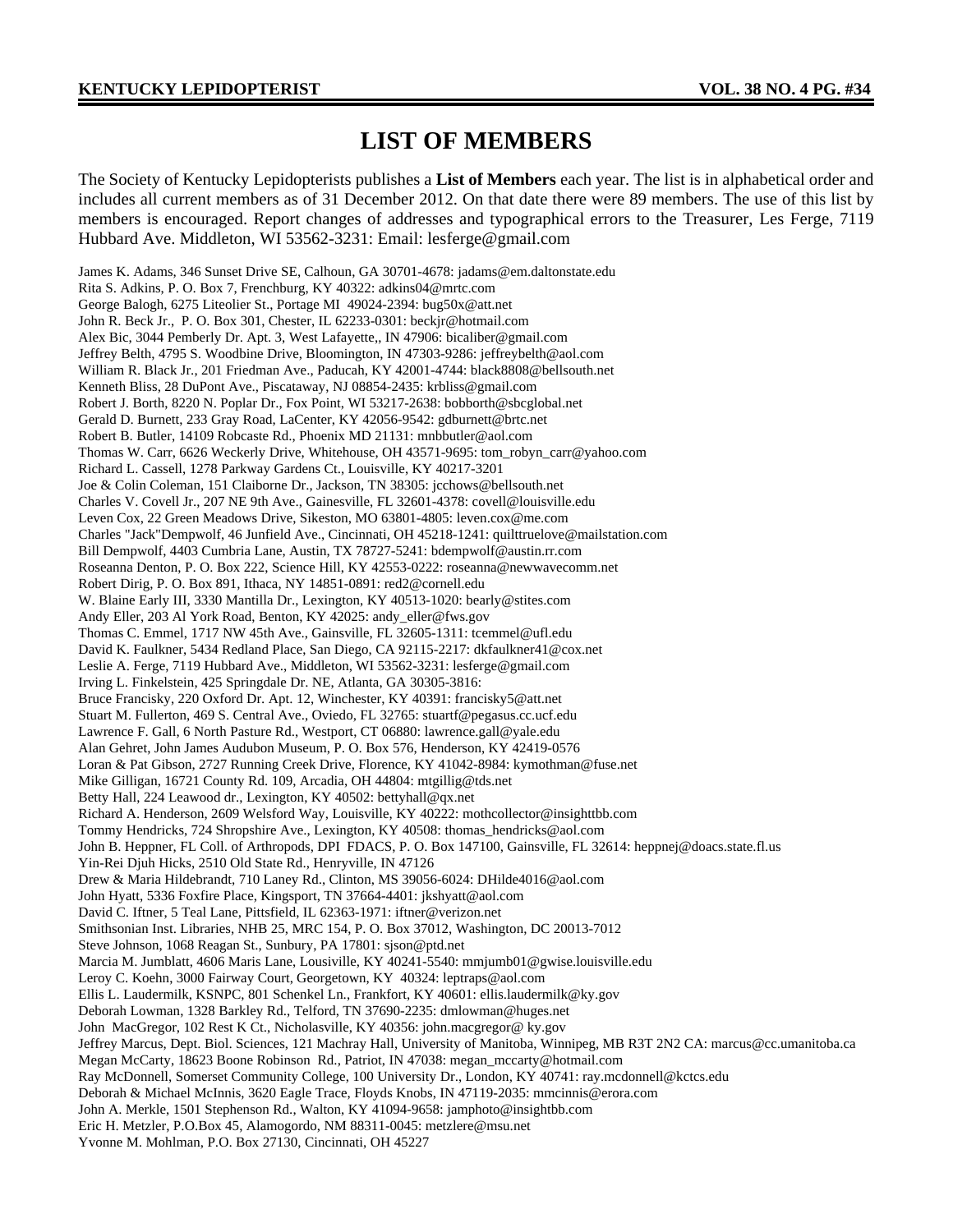### **KENTUCKY LEPIDOPTERIST VOL. 38 NO. 4 PG. #35**

Barry Nichols, 7004 Ethan Allen Way, Louisville, KY 40272-1306; kyfauna@iglou.com Mogens C. Nielsen, 3415 Overlea Dr., Lansing , MI 48917-2255: moths4926@aol.com John S. Nordin, 2217 Sky View Lane, Laramie, WY 82070-5363: jnordin@aristatek.com John J. Obrycki, S-225 Ag Science North 0091, University of Kentucky, Lexington, KY 40546 :jjobrycki@yahoo.com Brainard Palmer-Ball Jr., 8207 Old Westport Rd., Louisville, KY 40222-3913: brainard.palmer-ball@ky.gov Ricky Patterson, 400 Winona Rd., Vicksburg, MS 39180-8539: rpatte1@entergy.com Harry Pavulaan, P. O. Box 1124, Herndon, VA 20172-1124: harrypav@hotmail.com John W. Peacock, 185 Benzler Lust Rd., Marion, OH 43302-8369: lepnut39@gmail.com James J. Popelka, 48 Winding Way, Morris Plains, NJ 07950-1822: melmoth@optonline.net Floyd and June Preston, 832 Sunset Drive, Lawrence, KS 66044-2373 Ronald J. Priest, 5464 Jo Pass, East Lansing, MI 48823-7225: priest@msu.edu Eric L. Quinter, P. O. Box 74, Willimantic, CT 06226: protapamea@yahoo.com Susan H. Reigler, University of Indiana SE, 4201 Grant Line Rd., New Albany, IN 47150: sreigler@uus.edu David Roemer, 294 Drakes Creek Drive, Bowling Green, KY 42103-7923: dlroemer@yahoo.com Frederick B. Ruggles, 5529 Corkhill Dr., Dayton, OH 45424-4709: fbrug@erinet.com Brian Scholtens, Biology Department, College of Charleston, Charleston, SC 29424-0011: scholtensb@cofc.edu Kevin Segebarth, 250 Riverside Dr., Paducah, KY 42003-1031: kevesg@comcast.com Michael J. Sharkey, S-225 Ag Science North 0091 , University of Kentucky, Lexington, KY 40546: msharkey@uky.edu Deborah Shelton, 3724 Alameda Dr., Paducah, KY 42001: deb.shelton@gmail.com Suzette Slocomb, 219 W. 68th St., Kansas City, MO 64113-2418: suzetteslocomb@aol.com Jeff Slotten, 5421 NW 69th Lane, Gainesville, FL 32653-7016: jslotten@bellsouth.net Albert J. Smith Jr., 531 Whippoorwill Dr., Morehead, KY 40351-8869: nephros@aol.com Eric Smith, 5456 Hwy 321, Butler, TN 37640: esmith@cccti.edu Stephen D. Sommer, 205 E. Main St., Medway, OH 45341-1105: stevedsommer@earthlink.net Shelby Stamper, S-225 Ag. Science North, University of Kentucky, Lexington, KY 40546: sstamp@uky.edu Steve Swift, 1066 Heather Gate Ct., Lexington, KY 40511-2304: sswift@pacbell.net Donald R. Tangren, 5892 Cane Ridge Rd., Cane Ridge, TN 37013: turtledon@hotmail.com James M. Taylor, 4 Tangle Tree Lane, Savannah, GA 31411-2604: drivingiron@earthlink.net Jay Timberlake, 5780 Adams Rd., NW, Depauw, IN 47115: crossmoth@aol.com Jon D. Turner, 2338 Bryson Road, Ardmore, TN 38449: jdtatl@gmail.com Jim Vargo, P. O. Box 97, Mishawaka, IN 46546-0097: varlepski@aol.com Kelly Vowels, 2000 W. Sandstone Ct., bardstown, KY 40004-9054: kmvowels@windstream.net Reed A. Watkins, 11510 Rokeby Ave., Kensignton, MD 20895-1049: rwatkins@intercom.net Charles N. Watson Jr., 301 Palouse Court, Apt 102, Moscow, ID 62642: procladius@aol.com James R. Wiker, 25105 Claypool St., Greenview, IL 62642: papaipema@aol.com Donald J. Wright, 3349 Morrison Ave., Cincinnati, OH 45220-1430: wrightdj@fuse.net Charles Wright, 65 Springhill Rd., Frankfort, KY 40601-9211: hiddenspring@earthlink.net

\*\*\*\*\*\*\*\*\*\*\*\*\*\*\*\*\*\*\*\*\*\*\*\*\*\*\*\*\*\*\*\*\*\*\*\*\*\*\*\*\*\*\*\*\*\*\*\*\*\*\*\*

### **RESEARCH PROJECT REQUEST**

For a population genetics study regarding possible relationship between bourbon warehouse staining and moth polymorphism, I am interested in specimens of Phigalia titea, both typical and melanic forms (Photograph to right). The moth occurs from early March thru May. They do not have to be spread, or even pinned. But I would need collection data. If you are willing to send specimens, I will be happy to reimburse you for postage. Also please let me know if you want your specimens returned. Thanks in advance.

Susan Reigler, Department of Biology, Indiana University Southeast, 4201 Grant Line Road, New Albany, IN. You can contact me at:sreigler@IUS.edu